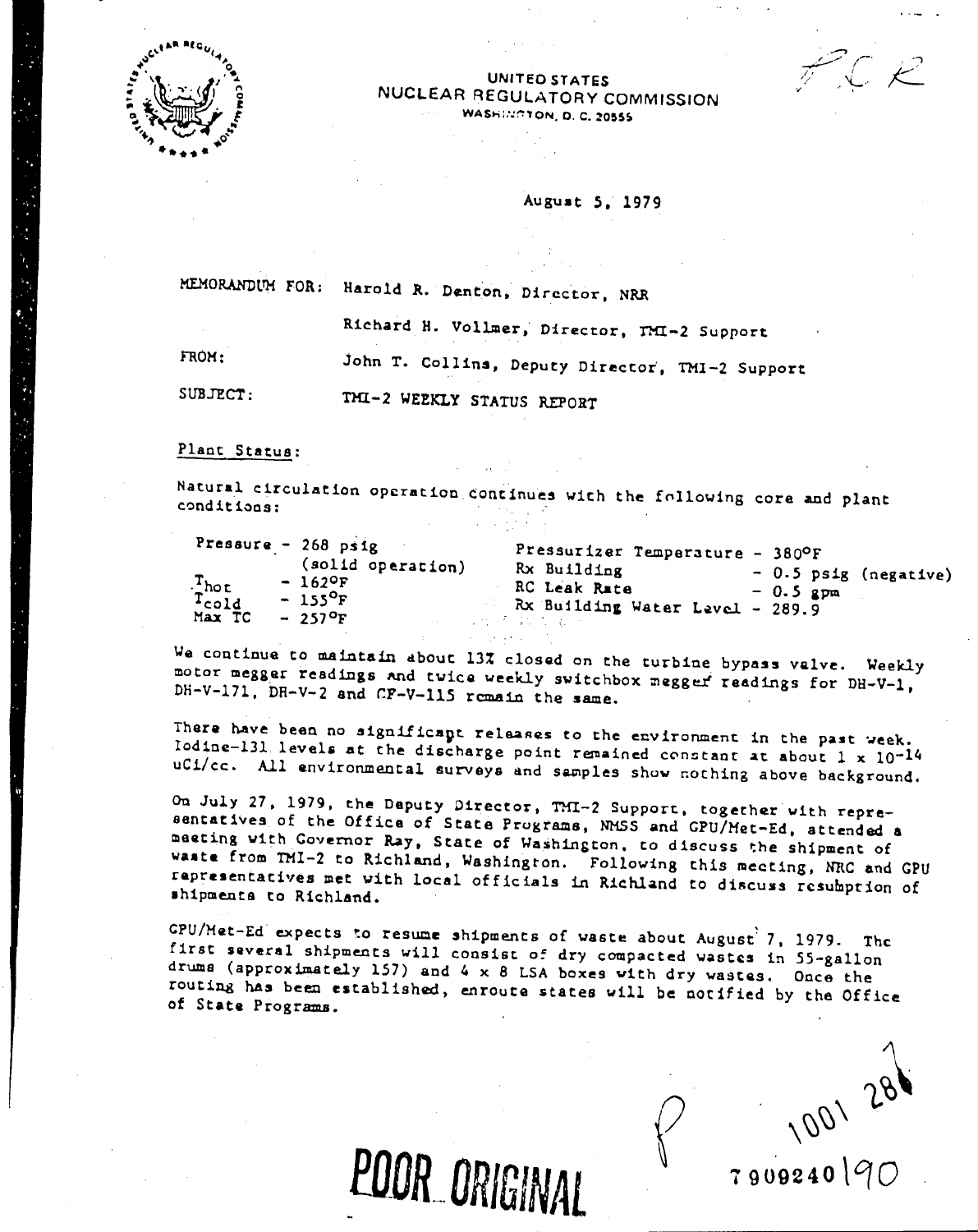Harold R. Denton Richard H. Vollmer

The tank farm is now fully operational. On July 28, 1979, approximately 17,000 gallons of water from the TMI-2 auxiliary building was transferred to the lower

Operator training and pre-operational resting are continuing on EPICOR-II. The shielded transfer bell is now scheduled to be delivered the week of August 6, 1979. The system should be declared operational in the next two weeks. The NRC staff is currently reviewing and auditing all operating procedures and operator training associated with this system.

The "B" compressor for the waste gas processing system was removed and found to contain a damaged impellor which probably contributed significantly to the leakage from this system. Plans are to helium test the entire vent header sys-

Pre-operational testing of the standby pressure control system is continuing. The problem with the  $N_2$  regulators has been resolved.

The decay heat system is scheduled to be filled, vented and hydro tested during

During the past week, a resin liner from EPICOR-I system was transferred to the interim storage area. The liner reading 900 mr/hr on contact was lowered into the culvert and covered with a 3-foot shield block. Radjation measurements taken outside the shield block showed a reading of 7 mr/hr which is in excess of the design basis value of less than 5 mr/hr. Assuming a linear relationship, a 1000 r/hr cask from EPICOR-II would give a field of 7.8 r/hr which is unacceptable. It appears that we are getting streaming between the bottom of the shield block and the surface of the earthen embankment. GPU is reevaluating the long-term atorage facility to make sure a similar problem dees not exist.

On Thursday, August 2, 1979, the Deputy Director, TMI-2 Support together with representatives of NMSS met with Chairman Hendrie and Commissioner Abearne to discuss the need for solidification of waste from nuclear power plants and other licensed facilities. In addition we also discussed the need for solidification of resins from TMI-2. No formal action was taken on either of these subjects. Commissioner Ahearne requested that NRR and NMSS work more closely together to arrive at a mutually acceptable position. I informed Chairman Hendrie that we were forwarding to him an information paper outlining GPU's plans and programs for shipping waste to Richland. I also informed the Commissioners that on August 1, 1979, I had received the value impact assessment from CPU and that we would forward to them a copy of NRR's evaluation of this report in the very near future.

On Thursday, July 26, 1979, Met-Ed initiated a routine release of treated waste water from Unit 1 WECT tank. The relense was typical of other releases and was made in compliance with the plant Tech Specs. The discharge was halted after 4,000 gallons were released at the request of the NRC pending an analysis for beta emitters. Subsequent analyses identified strontium present in concentrations that resulted in the discharge of strontium being 8.7% of the maximum allowable 1001 288

POOR ORIGINAL